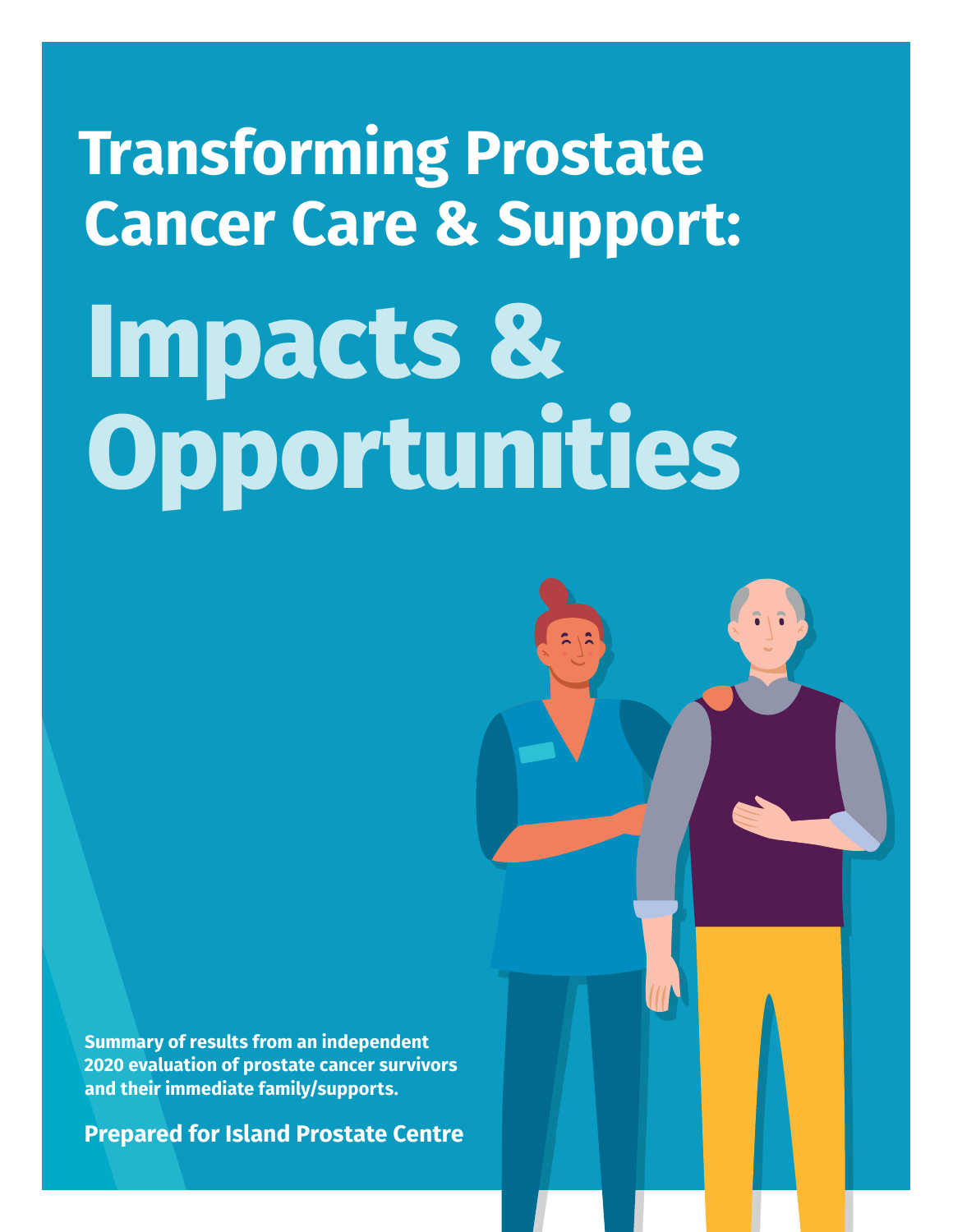**Island Prostate Centre (IPC) fills a unique need, reducing the burden on Vancouver Island's healthcare system.** 

> **IPC's Prostate Health Nurse Navigator Program is effectively providing vital support and resources to prostate cancer patients on Vancouver Island.**

**IPC provides unbiased and comprehensive information that assists patients in making decisions. This service is offered free of charge, both in-person and virtually.** 

**90%**

*Report increased knowledge about prostate cancer.* 

**84%**

*Report increased understanding of treatment options and potential side effects.*

**71%**

*Report that their loved ones were better able to support them after meeting with IPC.*

**79%**

*Report feeling empowered in navigating their diagnosis .*

**79%**

*Report feeling more confident making treatment decisions.* **81%**

*Report reduced anxiety and stress.*

*View the full report at [islandprostatecentre.com/NN-Evaluation-2020](https://islandprostatecentre.com/NN-Evaluation-2020)*

**9**/**10**

*Average patient satisfaction score for IPC's Nurse Navigator.* *"IPC saves me time: after consulting the Nurse Navigator, patients return more knowledgeable about treatment options, possible side effects, terminology and prostate health."*

*Urologist, Victoria BC*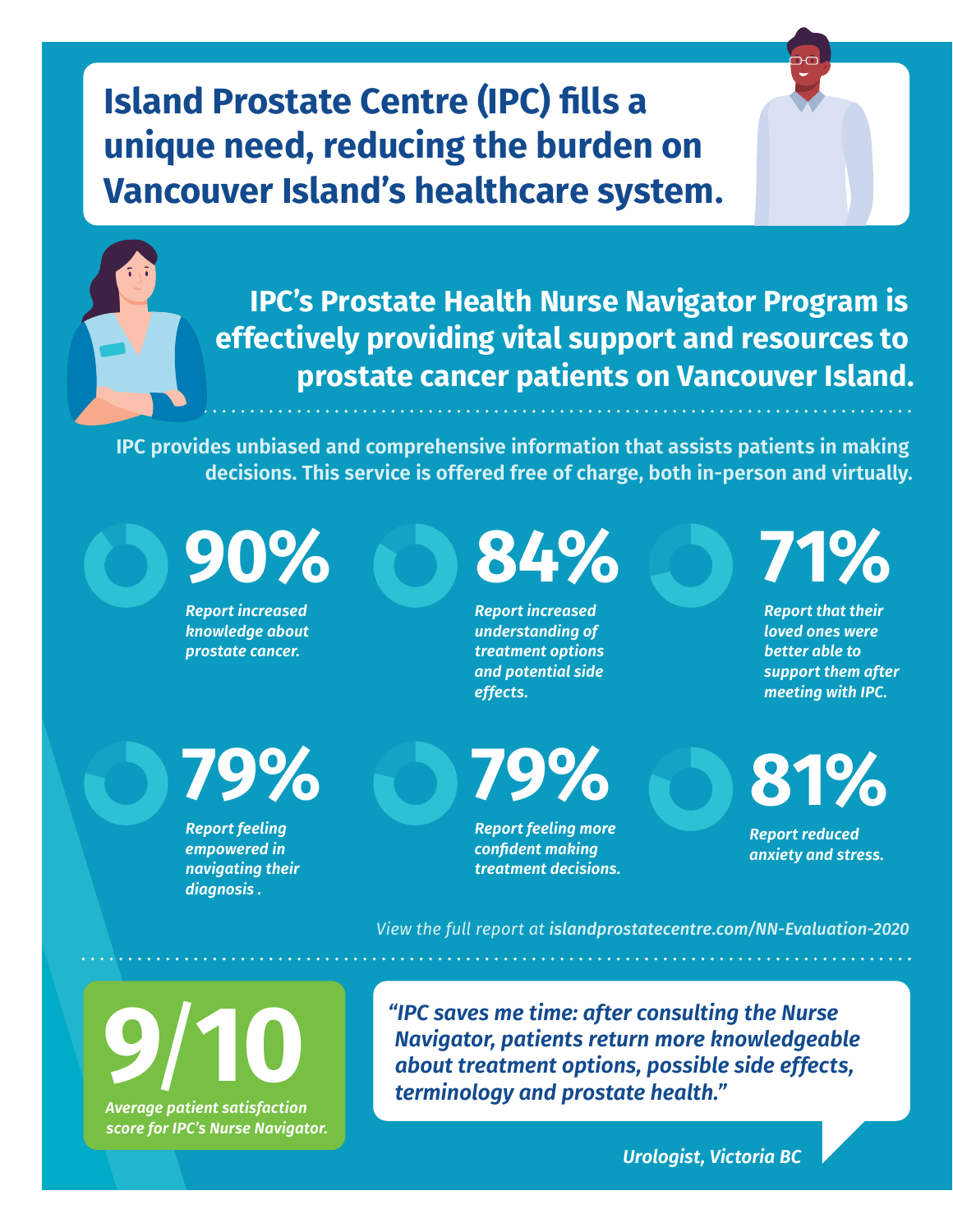**After navigating treatment side effects, the most significant challenge patients face is the lack of information, communication, responsiveness and follow-up by health professionals.**

**Survivors recommend to patients that the IPC Nurse Navigator be their first stop after receiving a prostate cancer diagnosis.** 

*"Cancer knowledge and information resources are out there, but IPC was the greatest resource. There is a lot of confusion in the decision making, but once I went to IPC, all the options were more understandable."*

> *Survivor, Victoria BC*

# **Building Community** (IPC 2019 Program Access)

#### **443**

*Patients accessed the Nurse Navigator Program.*

# **54%**

*Met with the Nurse Navigator more than once – from testing through post-treatment.*

# **385**

*People attended monthly Prostate Cancer Support Group Meetings.*

 $\overline{O}O$ 

#### **2,139**  *Visits to the Cancer*

*Recovery Exercise Program.*

**Everyone's experience living with prostate cancer is unique. This makes patients' need for ongoing community support and resources critical.**

**IPC, including its Nurse Navigator program, was the** *only* **patient-centred service identified on Vancouver Island that also systematically offers support to family members.**

*"IPC was a combination of a beacon of hope, security blanket and an anchor … it's not something that people are finding elsewhere in the medical system."*

*Spouse, Victoria BC*